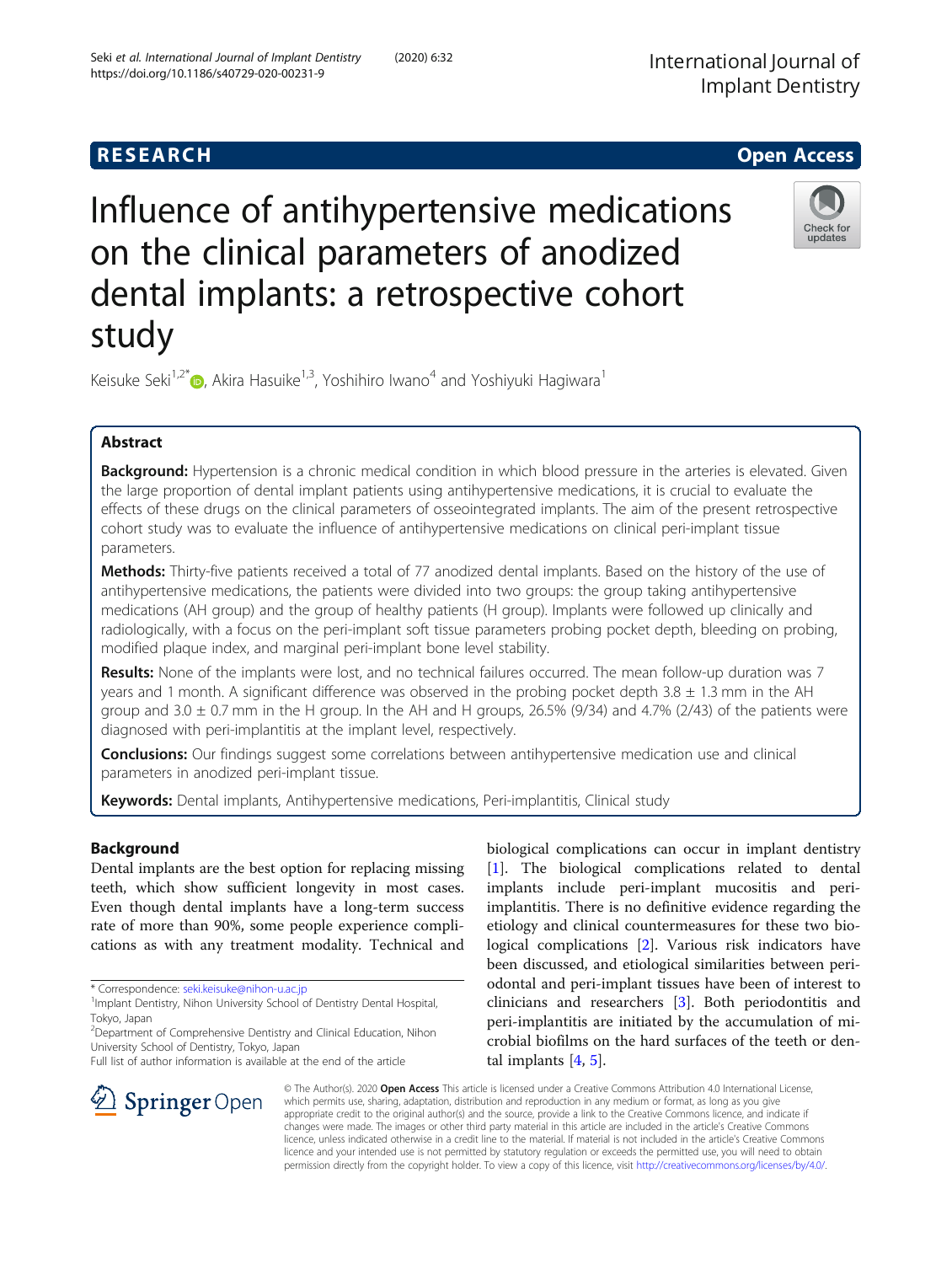Researchers have recently shown considerable interest in possible links between periodontal disease and systemic diseases and conditions, such as diabetes mellitus, cardiovascular disease, bacterial pneumonia, and low birth weight [\[6](#page-7-0)]. Systemic diseases may impair the host's barrier function and immune defense against periodontal pathogens, creating an opportunity for destructive periodontal disease and likely peri-implant diseases. Systemic diseases and medications may also interfere with healing in peri-implant sites and increase the risk of bio-

In 2017, new guidelines from the American Heart Association, the American College of Cardiology, and nine other health organizations lowered the blood pressure criteria for the diagnosis of hypertension to 130/80 mmHg and higher for all adults [\[8](#page-7-0)]. The previous guidelines set the threshold at 140/90 mmHg for individuals younger than 65 years and 150/80 mmHg for those aged 65 years and older. It could then be estimated that 70 to 79% of men aged 55 years and older are classified as having hypertension.

logical complications and implant failure [[7\]](#page-7-0).

The prevalence of hypertension is increasing in individuals older than 60 years in developed countries. Patients with hypertension also require dental implant therapy. Thus, the influence of antihypertensive medications on peri-implant tissue has been of great interest. Wu et al. conducted a retrospective cohort study on 728 patients that assessed the influence of antihypertensive medications on implant survival rates [[9\]](#page-7-0). The study demonstrated a higher survival rate of osseointegration implants in patients prescribed with antihypertensive medications (hazard ratio, 0.12; 95% confidence interval [CI], 0.03–0.49). The authors explained this effect by the relationship between antihypertensive medication use and bone metabolism. This is the only study that has assessed the relationship between antihypertensive medication use and implant-related outcomes.

Peri-implant diseases should ideally be diagnosed in the early stages to prevent complications and achieve longevity. Although the implant survival rate would be the true endpoint for dental implant treatment, clinical surrogate endpoints are useful for detecting early onset of peri-implant disease [\[10\]](#page-7-0). For this purpose, it is necessary to further investigate the influence of antihypertensive medications on peri-implant clinical endpoints.

Biological peri-implant complications have a multifactorial etiology. Besides patient systemic factors, several other etiological factors for peri-implant complications also exist. It is well known that a myriad of possible risk factors could be associated with dental implant characteristics. Thus, to assess the impact of medications, patients who received implants with the same characteristics should be included in both the test and control groups. A recent systematic review showed lower failure rates for anodized implants than for turned implants as well as titanium plasma-sprayed, -blasted, and acid-etched implants [\[11](#page-7-0)]. The authors of this review explained that the oxidized surface provides a greater number of undercuts that may result in improved osseointegration.

In this retrospective cohort study, the clinical parameters in patients treated with anodized implants were evaluated to investigate the influence of antihypertensive medications on peri-implant tissues.

#### **Methods**

#### Patient selection and data sources

Ethical approval from the Nihon University School of Dentistry Ethics Committee (permit number: EP16D013) was obtained prior to initiating an exploratory analysis. Data of patients who provided written informed consent allowing the use of their records for research were used. The retrospective cohort included patients who had implants placed by a periodontist (K.S.) at Nihon University School of Dentistry Dental Hospital between June 2003 and May 2018. The inclusion criteria were as follows: (1) age more than 50 years on the day of dental placement, (2) two-stage dental implant placement with anodized implants, and (3) follow-up maintenance therapy at least 6 months after superstructure delivery. The exclusion criteria were as follows: (1) history of treatment for moderate or severe periodontitis, (2) smoking, (3) requirement for bone grafting before or at the time of implant placement, and (4) systemic disease other than hypertension.

We identified 105 implants inserted in 49 patients. We lost the follow-up dental records of 14 patients. Seventyseven implants in 35 patients were divided into two groups based on the history of antihypertensive medication use. Calcium channel blocker (CCB) and angiotensin II receptor blocker (ARB) are two of the most widely used antihypertensive agents in Japan. These are often medicated in combination including other antihypertensive drugs. In particular, CCB/ARB combination therapy is more effective in lowering blood pressure than highdose ARB therapy [\[12](#page-7-0)]. Hence, all antihypertensive medications used were investigated. Patients taking antihypertensive medications were assigned to the group taking antihypertensive medications for the treatment of hypertension (AH group), and patients not taking antihypertensive medications were assigned to the group with healthy patients (H group). The experimental procedure was exhibited in Fig. [1.](#page-2-0)

#### Surgical protocol for implant placement

All implants were placed equally within the bone crest according to the manufacturer's recommendations under local anesthesia by the periodontist (K.S.). All surgeries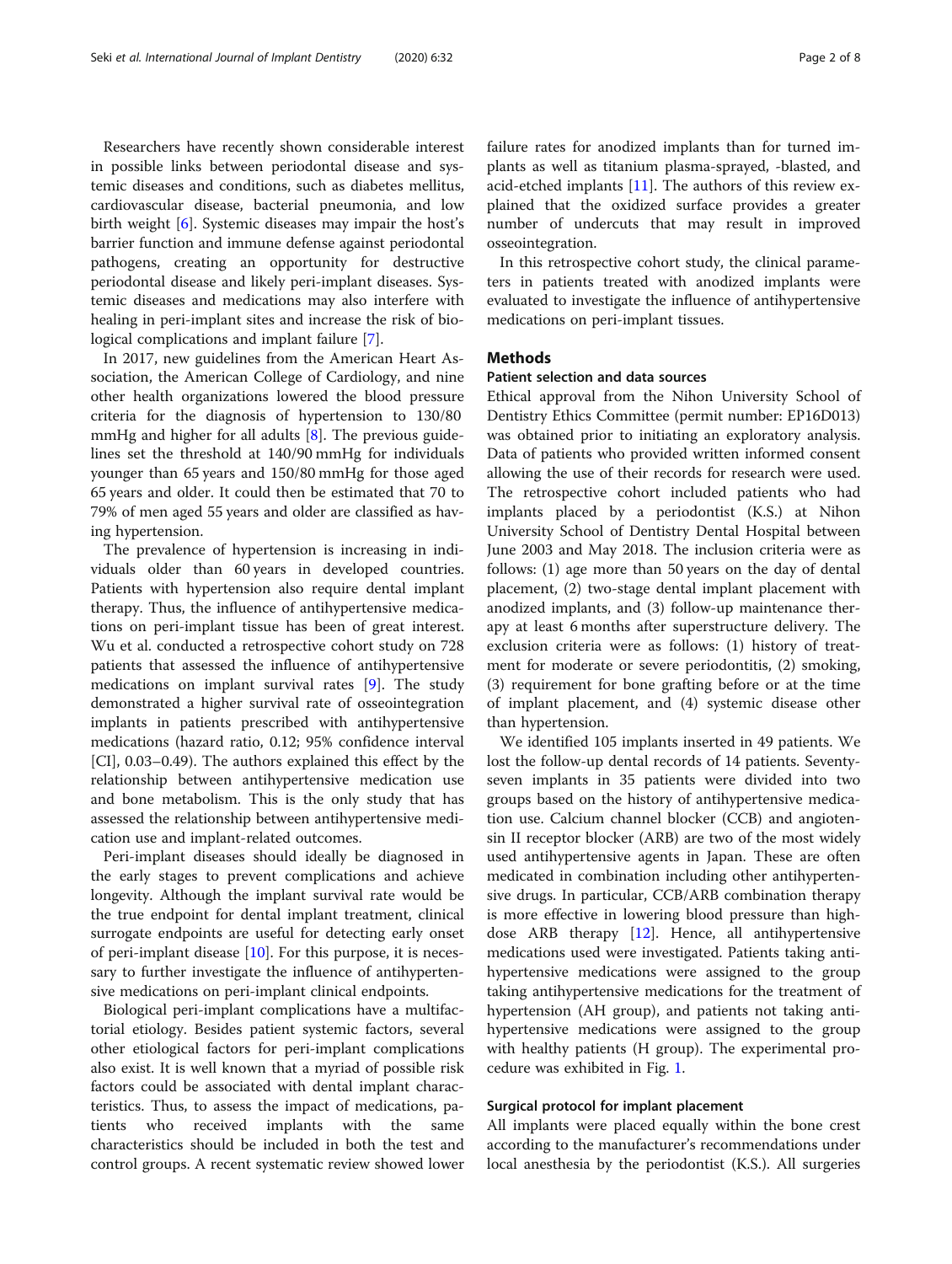<span id="page-2-0"></span>

were enforced using a two-stage approach. None of the patients underwent bone grafting surgery. To prevent infection, we prescribed antibiotics (cefuroxime axetil, cefcapene pivoxil hydrochloride hydrate, and amoxicillin hydrate) to be taken orally three times a day for 3 days after either the primary or the secondary surgery. Painkillers (loxoprofen sodium hydrate and diclofenac sodium) were prescribed during pain episodes. Sutures were removed 1 week after surgery, and oral hygiene instructions were provided.

#### Self-maintenance and the frequency of follow up visit

First, we evaluated a month after the superstructure was delivered. Then on after, the supportive periodontal and implant therapy was scheduled for follow-up appointments at 3-month intervals. Any patient with favorable hygiene conditions were checked every 6 months instead. For the areas of plaque accumulation, the patients were instructed the use of interdental brushes and enhanced her oral hygiene with regular professional cleanings. For professional tooth cleaning, a polishing paste not containing fluoride was used in regard for avoiding titanium corrosion.

#### Clinical measurements

The subjects were clinically monitored at the last followup visit. The primary outcome of this cohort study was the probing pocket depth around the implant measured using a periodontal pocket probe (11 Colorvue® Probe Kit; Hu-Friedy, Chicago, IL, USA). For proper standardization, one examiner obtained all clinical

measurements. The probing force (0.15 N) within individual standardization was employed using a precision scale to calibrate the force with repeated measurements. Subsequently, using the 6-point method (at the mesial and distal angles and at the center of the buccal and lingual aspects of the implant), we measured the probing pocket depth to the nearest millimeter at six sites per implant and calculated the average of the six points for each implant. Bleeding on probing (BoP) of the periimplant mucosa was also assessed within 10 s after probing. The BoP criterion was as follows: negative (0, no bleeding) or positive (1, bleeding). The average of the six points was calculated, with the minimum BoP score detected at 0 and the maximum detected at 1. Plaque adhesion (modified Plaque Index: mPI) on the superstructure of the implant was measured on a 4 point scale (0, no plaque; 1, plaque seen with probing of the superstructure surface; 2, moderate accumulation of soft deposits visible with the naked eye; 3, abundance of soft deposit on the superstructure surface). The average score of four surfaces (buccal, lingual, mesial, and distal aspects) was calculated, with the minimum mPI score detected at 0 and the maximum detected at 3  $[13]$  $[13]$  $[13]$ .

#### Radiographic assessment

Changes in bone loss around the implants over time were assessed by referring to digital radiographs obtained via the paralleling technique. All dental radiographies were irradiated at 110 kV, 1–20 mA, and an effective dose of 100 μSv. Bone loss was measured using images obtained from a digital radiograph viewing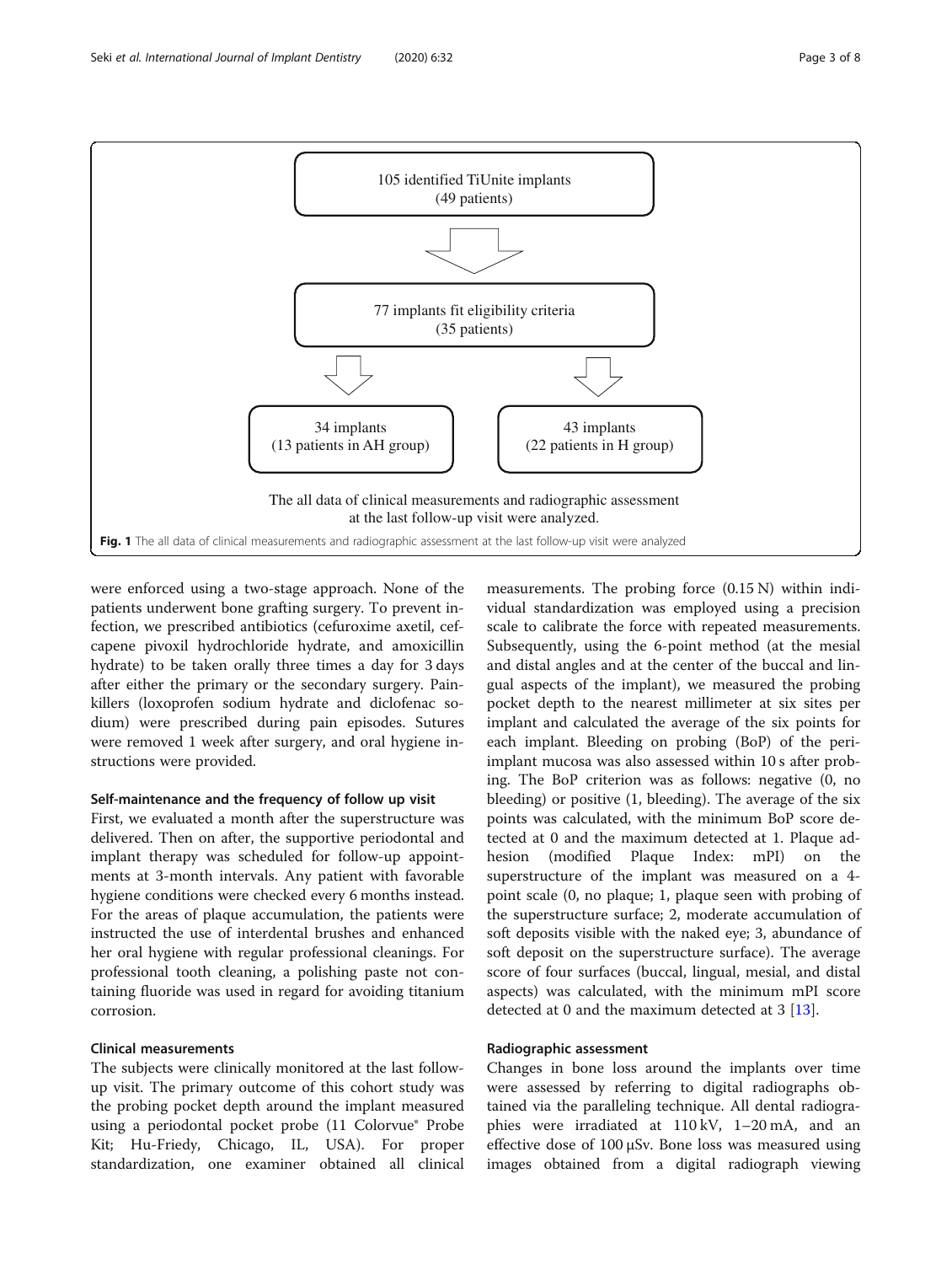system (TechM@trix, SDS Viewer, TechMatrix Corporation, Tokyo, Japan). The vertical distances were measured from either the mesial or distal platform of the implant to the expected marginal bone level. The difference between the average value of mesial and distal bone losses was compared serially at baseline and follow-up examination. The measured serial data were evaluated for marginal bone loss. Informed consent was obtained from all patients, and the data were processed in such a manner that patient anonymity was ensured.

#### Clinical diagnosis of peri-implant disease

During follow-up visits, implants that fulfilled the following criteria were diagnosed as having peri-implant mucositis or peri-implantitis. Peri-implant mucositis was defined as bleeding and/or suppuration at the implant site on probing without any signs of additive bone resorption after initial bone remodeling. Peri-implantitis was diagnosed when the probing pocket depth around the implant was 6 mm or more, when suppuration and bleeding were observed at the time of probing, and when bone resorption was present radiographically for 25% or more of the implant length [[14\]](#page-7-0).

#### Statistical analysis

The statistical software GraphPad Prism 5.0 (GraphPad Software Inc., San Diego, CA, USA) was used to perform the data analysis. Image data were measured by the same examiner. Data from the AH and H groups were statistically compared using the Mann-Whitney  $U$  test (continuous variable) and chi-squared test (categorical variable). A multivariate analysis was performed using logistic regression analysis to examine potential effect of

Table 1 Characteristics of the patients in the AH and H group

peri-implantitis. A level of 95% ( $P < 0.05$ ) was considered statistically significant.

#### Results

#### Description of the study patients and implants

Seventy-seven implants (34 in the AH group and 43 in the H group) in 35 patients were included in this retrospective cohort study. Table 1 describes the study patients and implants. Twenty-one patients were women. Thirty-five implants were placed in the maxilla and 42 in the mandibular. The mean maintenance duration was 7 years and 1 month. The average patient age was 66.1 years. Thirteen patients with a combined 34 implants were taking an antihypertensive medication. The dental implants assessed in this study were the Nobel ReplaceTM Select implant system (Nobel Biocare, Zürich, Switzerland), Nobel Replace<sup>TM</sup> Groovy (Nobel Biocare), and Brånemark System® Mk III (Nobel Biocare). The patients were taking calcium antagonists, angiotensin II receptor blockers, and thiazide diuretics as either a monotherapy or a combined regimen (Table [2\)](#page-4-0).

#### Clinical and radiographic parameters

The clinical and radiographic parameters are shown in Table [3.](#page-4-0) The probing pocket depth in the total study population was  $3.4 \pm 1.1$  mm (mean  $\pm$  standard deviation); a significant difference was observed between the AH group and H group,  $3.8 \pm 1.3$  mm (median,  $3.3$  mm) and  $3.0 \pm 0.7$  mm (median,  $3.0$  mm), respectively. The BoP score in the total study population was  $0.2 \pm 0.2$ , whereas the mean scores in the AH and H groups were 0.3 (median, 0.2) and 0.2 (median, 0.2), respectively. The mPI score in the total study population was  $0.5 \pm 0.7$ ,

|                                                                 | AH group              | H group              | $P$ value |
|-----------------------------------------------------------------|-----------------------|----------------------|-----------|
| Total number (patients/implants)                                | 13/34                 | 22/43                |           |
| Women (patients/implants)                                       | 5/16                  | 16/31                | $0.025*$  |
| Age (mean), year                                                | $66.7 \pm 9.0$        | $65.6 \pm 10.0$      | ns        |
| Implant site (maxilla/mandibular)                               | 21/13                 | 14/29                | $0.011*$  |
| Mean maintenance duration                                       | 6 years and 10 months | 7 years and 3 months | ns        |
| Type of implants (patients/implants)                            |                       |                      |           |
| Nobel Replace™ Select implant system                            | 3/8                   | 5/11                 |           |
| Nobel Replace™ Groovy                                           | 6/17                  | 12/25                |           |
| Brånemark system <sup>®</sup> Mk III                            | 4/9                   | 5/7                  |           |
| Antihypertensive medication (patients/implants: running number) |                       |                      |           |
| <b>Calcium antagonists</b>                                      | 6/19                  |                      |           |
| Angiotensin II receptor blockers                                | 8/18                  |                      |           |
| <b>Beta-blockers</b>                                            | 0/0                   |                      |           |
| <b>Thiazide diuretics</b>                                       | 1/2                   |                      |           |

AH group group taking antihypertensive medications, H group group with healthy patients, ns not significant

 $*P < 0.05$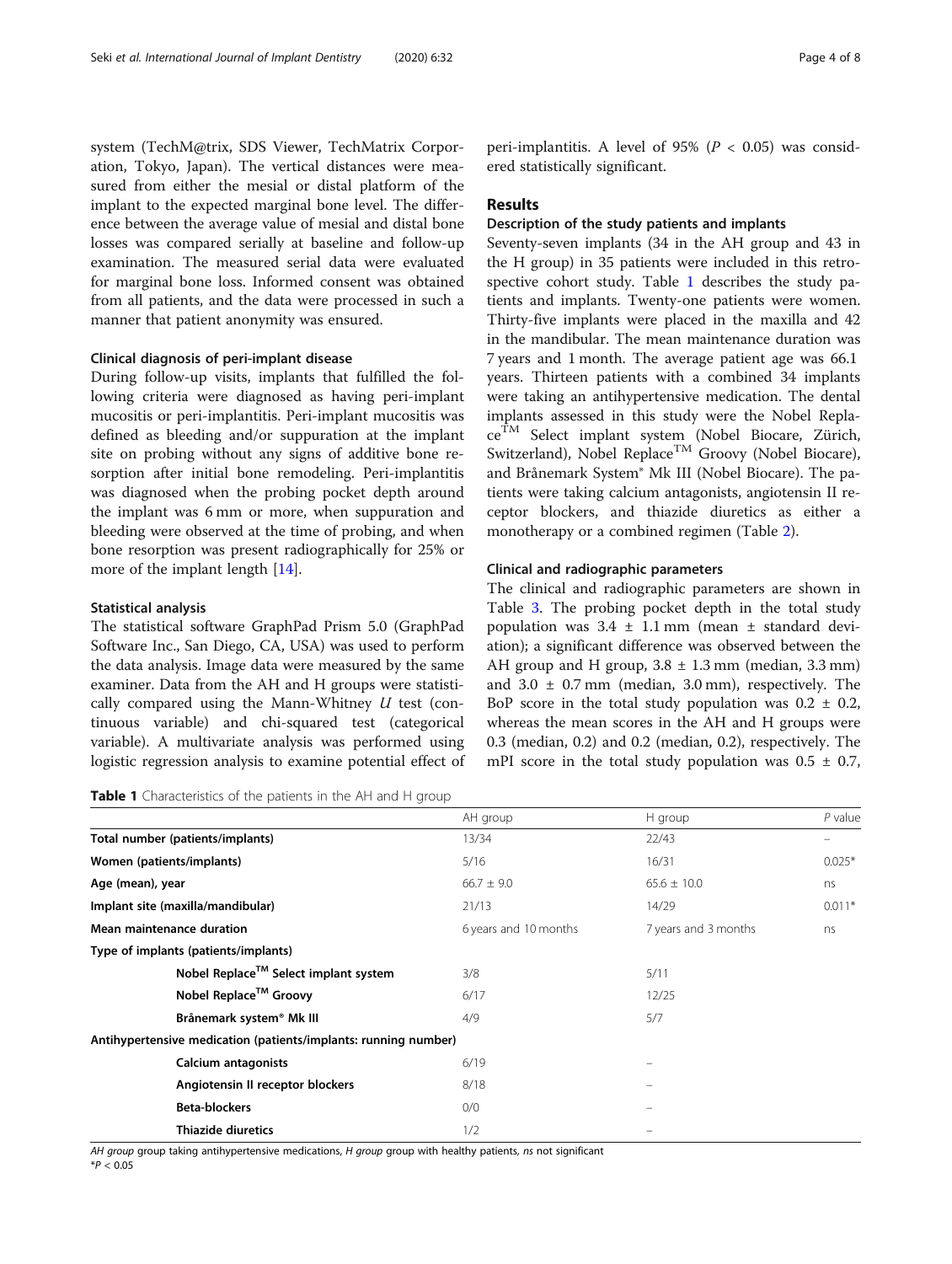| Patient        | Age   | Site                   | Implant                 | <b>Diseases</b>                   | Maintenance | Antihypertensive medication      |
|----------------|-------|------------------------|-------------------------|-----------------------------------|-------------|----------------------------------|
|                | (Sex) |                        |                         |                                   | (months)    |                                  |
| 1              | 61    | 47                     | Brånemark Mk III Groovy | None                              | 25          | Angiotensin II receptor blockers |
|                | (F)   |                        |                         |                                   |             |                                  |
| $\overline{2}$ | 62    | 24, 27, 45, 47         | Brånemark Mk III Groovy | None                              | 35          | Calcium antagonists              |
|                | (F)   |                        |                         |                                   |             |                                  |
| 3              | 57    | 36, 37, 46             | Brånemark Mk III Groovy | Peri-implant mucositis [46]       | 52          | Calcium antagonists              |
|                | (M)   |                        |                         | Peri-implantitis [37]             |             | Angiotensin II receptor blockers |
| 4              | 63    | 14, 15, 25             | Replace Select Tapered  | Peri-implantitis [15, 25]         | 116         | Angiotensin II receptor blockers |
|                | (F)   |                        |                         |                                   |             |                                  |
| 5              | 55    | 46, 47                 | Replace Select Straight | Peri-implant mucositis [47]       | 108         | Angiotensin II receptor blockers |
|                | (M)   |                        |                         |                                   |             |                                  |
| 6              | 77    | 24, 26, 27             | Replace Select Tapered  | Peri-implant mucositis [24]       | 165         | Calcium antagonists              |
|                | (M)   |                        |                         |                                   |             |                                  |
| 7              | 84    | 15, 16, 36, 46         | Replace Groovy Straight | Peri-implantitis [15, 16]         | 153         | Angiotensin II receptor blockers |
|                | (M)   |                        |                         |                                   |             |                                  |
| 8              | 67    | 16, 23, 25, 26, 36, 46 | Replace Groovy Straight | Peri-implant mucositis [26]       | 132         | Calcium antagonists              |
|                | (F)   |                        |                         | Peri-implantitis [16, 23, 25, 46] |             |                                  |
| 9              | 64    | 25, 27                 | Replace Groovy Straight | None                              | 37          | Calcium antagonists              |
|                | (M)   |                        |                         |                                   |             |                                  |
| 10             | 68    | 13, 15                 | Replace Groovy Straight | None                              | 15          | Angiotensin II receptor blockers |
|                | (F)   |                        |                         |                                   |             |                                  |
| 11             | 80    | 24                     | Replace Select Tapered  | Peri-implant mucositis [24]       | 164         | Calcium antagonists              |
|                | (M)   |                        |                         |                                   |             |                                  |
| 12             | 63    | 15, 16                 | Replace Groovy Straight | Peri-implant mucositis [15]       | 27          | Angiotensin II receptor blockers |
|                | (M)   |                        |                         |                                   |             | Thiazide diuretics               |
| 13             | 51    | 37                     | Brånemark Mk III Groovy | None                              | 28          | Angiotensin II receptor blockers |
|                | (M)   |                        |                         |                                   |             |                                  |

<span id="page-4-0"></span>Table 2 Details of the patients in the AH group

AH group group taking antihypertensive medications

whereas the mean scores in the AH and H groups were 0.7 (median, 0.5) and 0.4 (median, 0.0), respectively.

For the marginal bone loss in relation to the radiographic parameter, the mean follow-up duration was 84.8 months (range, 15–170 months; median, 82.0 months). The mean measurement in the total study population was  $0.48 \pm 0.89$  mm, whereas the mean measurements in the AH and H groups were 0.66 mm

Table 3 Clinical and radiographic parameters

|                                                       | AH group      | H group                     | P value    |
|-------------------------------------------------------|---------------|-----------------------------|------------|
| Probing pocket depth (mm)                             | $3.8 + 1.3$   | $3.0 + 0.7$                 | $0.001***$ |
| Bleeding on probing (score 0-1)                       | $0.3 \pm 0.3$ | $0.2 + 0.2$                 | ns         |
| <b>Modfied plaque index (score 0–3)</b> $0.7 \pm 0.8$ |               | $0.4 + 0.7$                 | ns         |
| Marginal bone loss (mm)                               |               | $0.66 + 1.17$ $0.34 + 0.57$ | ns         |

AH group group taking antihypertensive medications, H group group with healthy patients, ns not significant

 $*$  $P$  < 0.01

(median,  $0.40$  mm; follow-up duration,  $82.3 \pm 53.3$ months) and 0.34 mm (median, 0.30 mm; follow-up duration,  $86.8 \pm 48.8$  months), respectively.

#### Prevalence of peri-implant mucositis and peri-implantitis

Among all the subjects during the maintenance period, six patients (11 implants) were diagnosed with peri-implantitis (Table [4\)](#page-5-0). In the AH group,  $30.8\%$  (4/13) and 26.5% (9/34) were diagnosed with peri-implantitis at the patient and implant levels, respectively; in the H group, 9.1% (2/22) and 4.7% (2/43) were diagnosed with such, respectively. Significant differences were confirmed only at the implant level, not at the patient level. The implants in the AH group were more susceptible to periimplant diseases than those in the H group, with an odds ratio of 7.38 (95% CI, 1.474–36.954). Significant differences were not observed in the morbidity rates of peri-implant mucositis and peri-implant disease.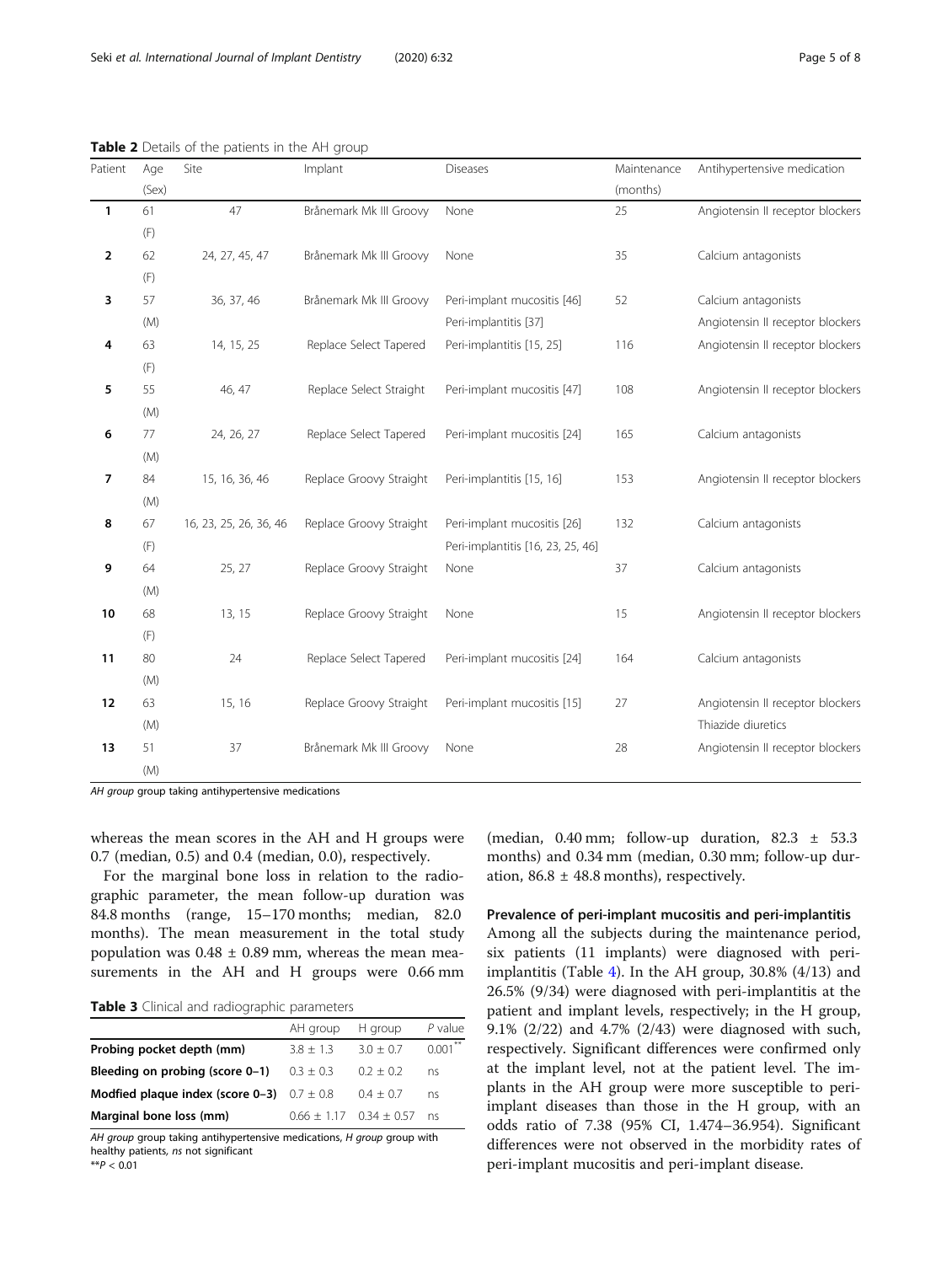|                        | AH group<br>Patients (number/%)<br>Implants (number/%) | H group             | D     | Odds ratio [95% CI] |  |
|------------------------|--------------------------------------------------------|---------------------|-------|---------------------|--|
|                        |                                                        | Patients (number/%) | value | Patients            |  |
|                        |                                                        | Implants (number/%) |       | Implants            |  |
| Peri-implant mucositis | 6/46.2%                                                | 7/31.8%             | ns    | -                   |  |
|                        | 6/17.6%                                                | 9/20.9%             | ns    |                     |  |
| Peri-implantitis       | 4/30.8%                                                | 2/9.1%              | ns    |                     |  |
|                        | 9/26.5%                                                | 7/4.7%              | 0.007 | 7.38 [1.47-36.95]   |  |
| Peri-implant disease   | 8/61.5%                                                | 9/40.9%             | ns    |                     |  |
|                        | 15/44.1%                                               | 11/25.6%            | ns    | -                   |  |

<span id="page-5-0"></span>**Table 4** Proportion of patients and implants diagnosed with peri-implant disease

AH group group taking antihypertensive medications, H group group with healthy patients, CI confidence interval, ns not significant  $*$  $P$  < 0.01

#### A multivariate analysis (logistic regression analysis)

A multivariate analysis was performed using logistic regression analysis for peri-implantitis (Table 5). The periimplantitis development was the objective variable, and the age, gender, maintenance duration, implant site, and the history of antihypertensive medications were used as the explanatory variable. Only the history of antihypertensive medications ( $OR = 12.90$ ) showed a statistically significant result, whereas there was no significant difference in other explanatory valuables.

#### **Discussion**

In the present study, a higher prevalence of deep pockets was confirmed in the TiUnite implants placed in the patients prescribed with antihypertensive medications. Furthermore, a high prevalence of peri-implantitis was also observed at the implant level in the patients taking antihypertensive medications.

Based on the concept of periodontal medicine, periodontal disease might be a risk indicator for several systemic conditions, such as diabetes mellitus and coronary heart disease (CHD) [[15](#page-7-0)]. In previous epidemiological studies, associations between CHD and periodontal diseases have been described [\[16\]](#page-7-0). In contrast, reports mentioning the relationship between CHD and peri-implant diseases are limited. Researchers have failed to demonstrate that systemic disorder-related factors (i.e.,

Table 5 Logistic regression analysis for peri-implantitis as the objective variable

| Odds ratio [95% CI] P value                 |          |
|---------------------------------------------|----------|
| 1.11 [0.97-1.27]                            | 0.128    |
| 8.71 [0.86-88.60]                           | 0.667    |
| 1.00 [0.99-1.02]                            | 0.646    |
| 4.02 [0.68-23.60]                           | 0.124    |
| 12.90 [1.60-104.00]                         | $0.016*$ |
|                                             |          |
| Antihypertensive medication (yes; 0, no; 1) |          |

CI confidence interval  $*P < 0.05$ 

smoking and high blood pressure) are definitive risk factors for developing peri-implantitis [[17](#page-7-0), [18](#page-7-0)]. However, it is also true that the proportion of patients with periimplantitis with diabetes mellitus and hypertension is high [\[19](#page-7-0)]. Because no definitive opinion on the relationship between peri-implant inflammation and hypertension exists, the present study findings are quite valuable.

In the present study, the mean age of the participants was 66.1 years, and the mean age of the AH group patients was 66.7 years, which indicates the accordance of patients' age in relation to the presence of hypertension and use of dental implants. The AH group used various antihypertensive medication combinations, and several patients took multiple medications, which reflects the current medical situation among Japanese patients with hypertension. The average follow-up duration was approximately 7 years. Because 5 or more years of observation are needed to assess the stability of tissue around dental implants [\[4](#page-7-0)], the average follow-up duration of the present study was long enough. The proportions of the patients with peri-implantitis were 17.1% and 14.3% at the patient and implant levels, respectively. Although the proportions were relatively small compared with those in previous reports, considering the narrow inclusion criteria (excluding smokers and patients with periodontal disease), the proportions were not very small.

For the probing pocket depth, a significant difference was observed between the AH and H groups. This result indicates possible medication-induced gingival hyperplasia in patients with hypertension, which is known to be a side effect of calcium channel blocking agents [\[20](#page-7-0)]. It is known that the symptoms begin with cation flux inhibition, which leads to decreased cellular folate uptake, changes in matrix metalloproteinase metabolism, and failure to activate collagenase. Decreased availability of activated collagenase results in decreased degradation of accumulated connective tissue. To date, no reports of hyperplasia in peri-implant tissue are available; however, the results of the present study suggest some correlations. There are several differences between periodontal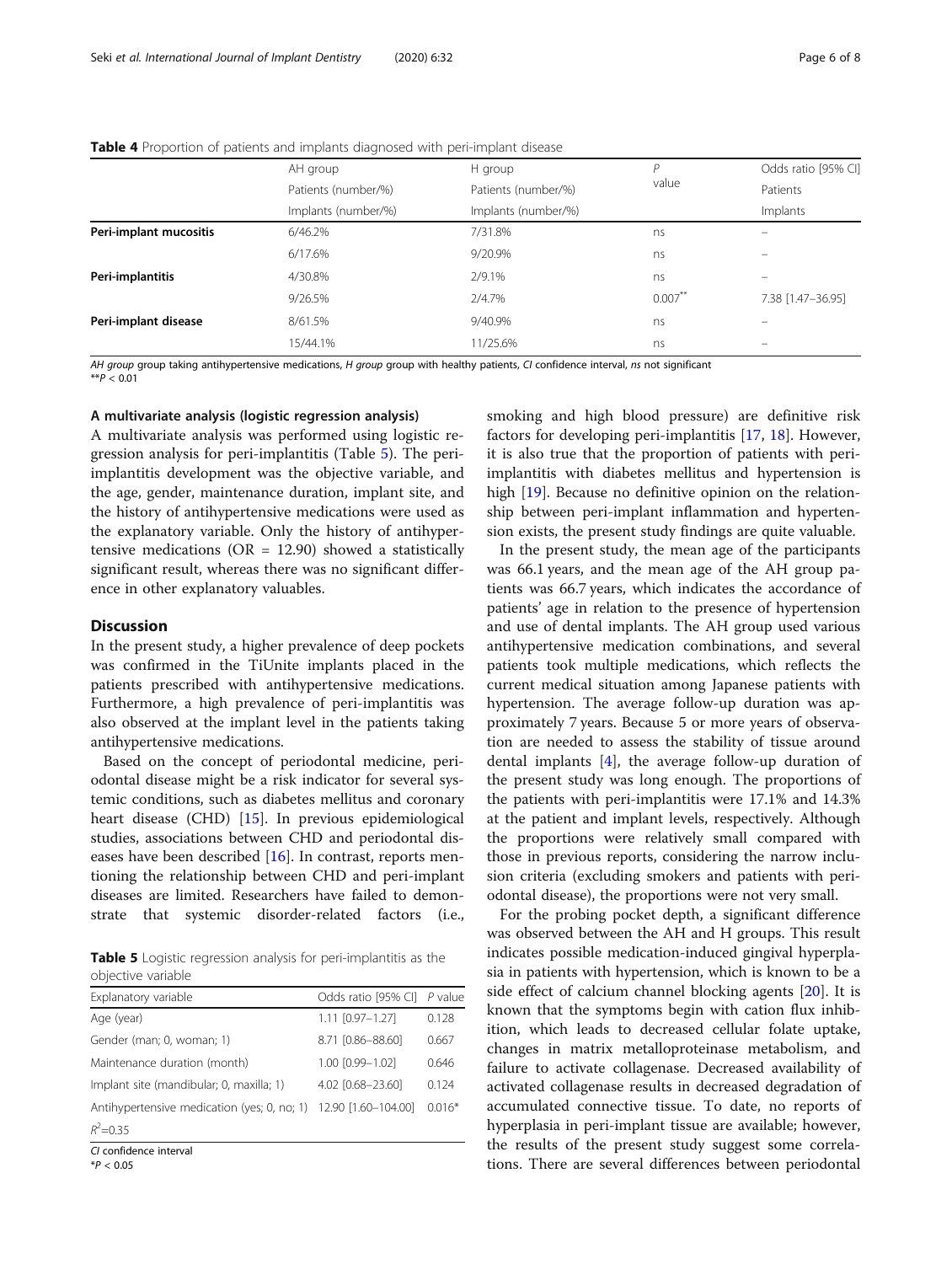and peri-implant tissues, such as the presence of the periodontal ligament, orientation of collagen fibers, and properties of exudate. Considering these differences, further assessment regarding hyperplasia in peri-implant tissue is needed. Furthermore, other antihypertensive medications, such as angiotensin receptor blockers and thiazide diuretics, were also included in this study. Assessment of the influence of these medications on peri-implant tissue is needed.

There was no significant difference in bleeding on probing and modified plaque index parameters between the two groups. However, both values tended to be larger in the AH group. Hence, it was suggested that the hygiene around the implant was poor and there was inflammatory response compared to the H group.

Although there was a significant difference in the probing pocket depth, the marginal bone loss in relation to the radiographic parameter was quite small in both groups. This could be attributable to the influence of both antihypertensive medications and the surface characteristics of TiUnite implants. Generally, antihypertensive medications are known to affect bone metabolism. Recent animal studies involving antihypertensive medications and implants have shown that the bone implant contact percentage and peri-implant bone tissue volume of rats are significantly increased by propranolol, a nonselective beta-blocker [\[21](#page-7-0)]. In a study of spontaneously hypertensive rats, it was observed that the expression of bone resorption markers was decreased, and that the cortical levels of TRAP+ cells were increased in the group taking calcium channel blockers [[22\]](#page-7-0). In clinical studies of humans, favorable results were observed in the group taking calcium channel blockers based on the findings of dental cone beam computed tomography, which was used to evaluate the maxillary bone density of patients with hypertension who were administered with chronic antihypertensive medications [\[23\]](#page-7-0). In a cohort study on the survival rate of dental implants with antihypertensive therapy, it was concluded that the implant survival rate in antihypertensive medication users was higher than that in non-users [[9\]](#page-7-0). On the other hand, survival rate was not examined in this study. Our results were exhibited increasing of probing depth and periimplantitis prevalence in AH group, which means the implant success rate has worsened. Thus, it was suspected that the implant success rate stays low during maintenance period even if not causing implant loss under the antihypertensive medications. However, no articles in this area have been reported, and future research is needed.

The results of multivariate analysis in our study revealed that the antihypertensive medication affects the development of peri-implantitis. We found that the adjusted data for multivariate analysis were higher than the crude data in history of antihypertensive medications. In terms of eliminating confounding factors, this finding suggests that the medications might be a risk factor for the outcome of peri-implantitis. In the future, we need to be careful hearing history of antihypertensive medications in order to achieve implant maintenance successfully.

One of the limitations of the present study was the small sample size. Only nonsmoker patients without periodontal and systemic diseases other than hypertension were included in this study, and the strict inclusion criteria decreased the sample size. In the future, a prospective observational study with a large sample size on individual medications and statistical adjustment of covariates should be conducted.

#### Conclusions

We examined the clinical parameters in patients who received long-term implant maintenance. There were significant differences between the AH and H groups in terms of the probing pocket depth and proportion of implants diagnosed as having peri-implantitis. Our findings suggest some correlations between antihypertensive medication use and clinical parameters in anodized periimplant tissue.

#### Abbreviations

CI: Confidence interval; BoP: Bleeding on probing; CHD: Coronary heart disease

#### Acknowledgements

None

#### Authors' contributions

K.S. conceived and designed the study; performed the surgical treatment; acquired, analyzed, and interpreted the data for the work; and drafted and critically revised the paper. A.H. secured the funding and drafted the paper. Y.I. and Y.H. conceived and designed the study and critically revised the paper. All authors approved the final version of the paper to be published.

#### Funding

This work was supported by JSPS KAKENHI grants JP19K19061 (Grant-in-Aid for Young Scientists) for A.H. and the Dental Research Center, Nihon University School of Dentistry, Tokyo, Japan.

#### Availability of data and materials

The datasets used and analyzed during the current study are available from the corresponding author upon reasonable request.

#### Ethics approval and consent to participate

Patient recruitment and data collection for this study took place at Nihon University School of Dentistry Dental Hospital, Japan. The research was approved by the Nihon University School of Dentistry Ethics Committee (permit number: EP16D013), and all activities were conducted in full accordance with ethical principles, including the World Medical Association Declaration of Helsinki. We described the purpose of the study to patients, and the data obtained were anonymized. Written informed consent was obtained from patients for the publication of this report and any data.

#### Consent for publication

Written consent to publish was obtained from all participants.